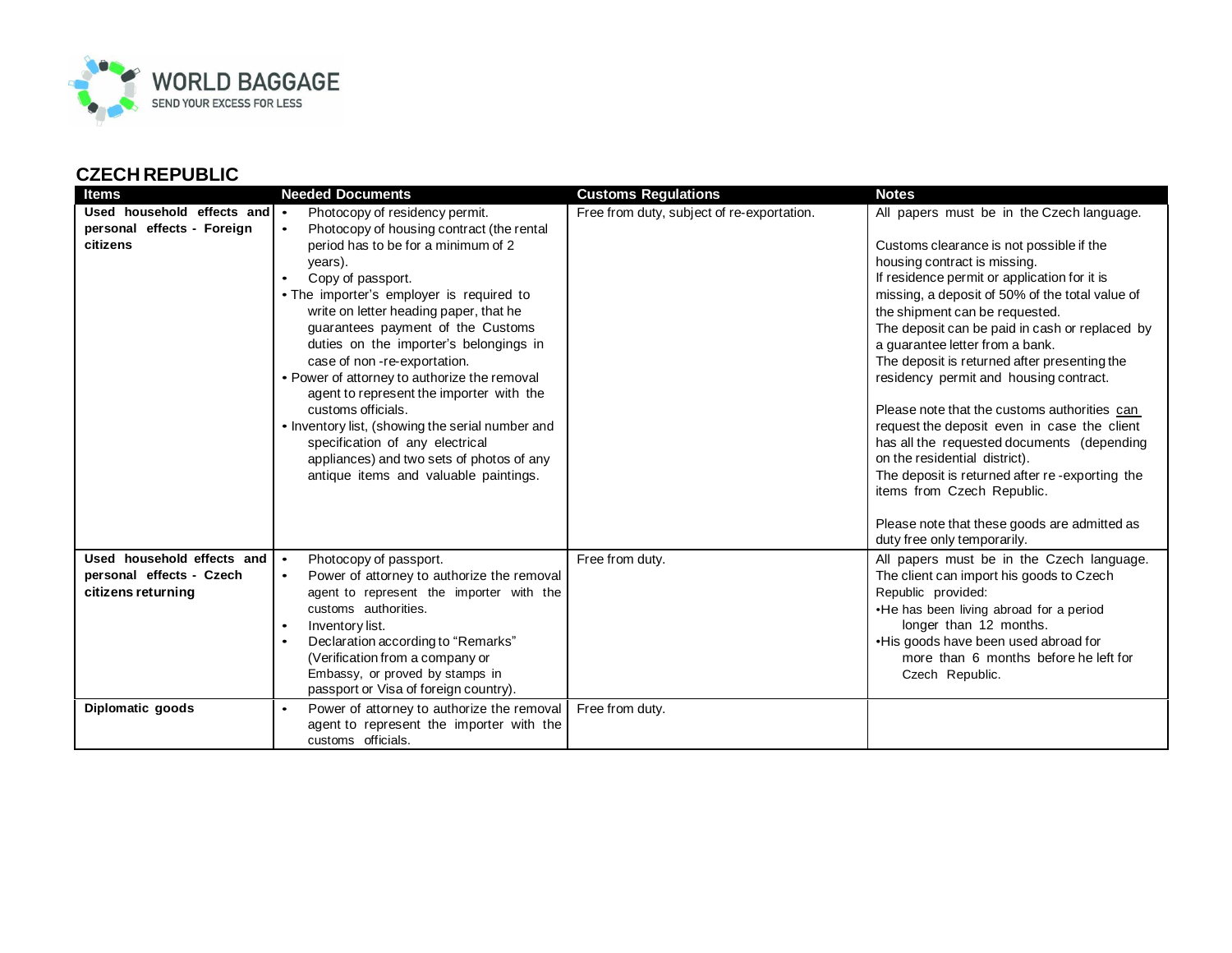

## **CZECH REPUBLIC**

| <b>Items</b>                 | <b>Needed Documents</b>                                                                                                                                                                                                                                                                                                                                                                                                                                                                                                                                    | <b>Customs Regulations</b>                                             | <b>Notes</b>                                                                                                                                                                                                                                                                                                                                                                                 |
|------------------------------|------------------------------------------------------------------------------------------------------------------------------------------------------------------------------------------------------------------------------------------------------------------------------------------------------------------------------------------------------------------------------------------------------------------------------------------------------------------------------------------------------------------------------------------------------------|------------------------------------------------------------------------|----------------------------------------------------------------------------------------------------------------------------------------------------------------------------------------------------------------------------------------------------------------------------------------------------------------------------------------------------------------------------------------------|
|                              | Detailed Inventory                                                                                                                                                                                                                                                                                                                                                                                                                                                                                                                                         |                                                                        |                                                                                                                                                                                                                                                                                                                                                                                              |
| Automobiles and motorcycles  | Original/copy of receipt or purchasing<br>$\bullet$<br>contra ct.<br>• Car title and technical book of the car<br>• The importer's employer is needed to<br>write on letter heading paper, that he<br>quarantees payment of the Customs<br>duties on the car in case of non-re-<br>exportation.<br>• Power of attorney to authorize the removal<br>agent to represent the importer with the<br>customs officials.<br>Copy of residency permit.<br>Copy of housing contract (the rental<br>period has to be for minimum of 2<br>year).<br>Copy of passport. |                                                                        | Free from duty, subject of re-exportation.<br>During temporary importation period the car<br>must not be sold.<br>The car should not be older than 5 years and<br>younger than 6 months.<br>Customs authorities can request the deposit of<br>50% of value of the vehicle even in case the<br>client has all requested documents. The<br>deposit is returned after exporting of the vehicle. |
| <b>Liquor and cigarettes</b> | As for removal household effects and<br>personal effects.                                                                                                                                                                                                                                                                                                                                                                                                                                                                                                  | Free from duty (as a part of shipment with used<br>household effects). | Entry is free from duty if:<br>1 litre of hard drink<br>2 litres of wine<br>200 cigarettes or<br>250 grams of tobacco.                                                                                                                                                                                                                                                                       |
| <b>Animals</b>               | Veterinary import permission issued by<br>state vet office in Prague, Czech Republic.<br>Veterinary certificate issued by the state<br>vet office in the country of the animal<br>origin.<br>International vaccination certificate.                                                                                                                                                                                                                                                                                                                        | Free from duty (as a part of shipment with used<br>household effects). |                                                                                                                                                                                                                                                                                                                                                                                              |
| <b>Arms</b>                  | Document issued by the Embassy of Czech<br>Republic from the country the customer lives<br>ın.                                                                                                                                                                                                                                                                                                                                                                                                                                                             | Duty free (as a part of shipment with used<br>household effects).      | After the customs clearance in Czech Republic,<br>the arms have to be given over to a police<br>department until the client will get the Czech<br>firearms license.                                                                                                                                                                                                                          |
| Other goods                  |                                                                                                                                                                                                                                                                                                                                                                                                                                                                                                                                                            |                                                                        | There may be specific customs regulations, so                                                                                                                                                                                                                                                                                                                                                |